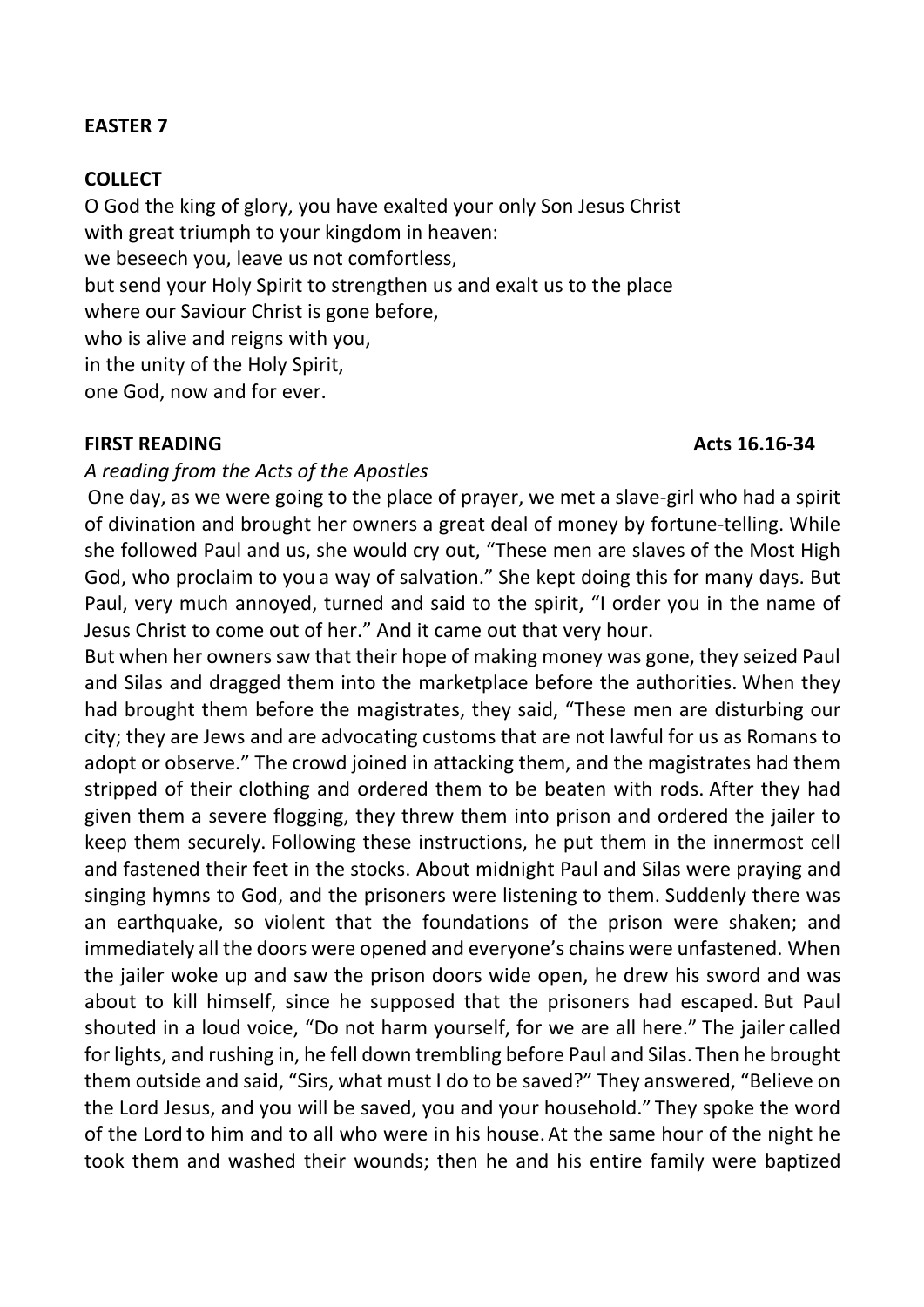without delay. He brought them up into the house and set food before them; and he and his entire household rejoiced that he had become a believer in God.

# Reader: This is the Word of the Lord **Thanks be to God**

### *A reading from the Book of Revelation*

"See, I am coming soon; my reward is with me, to repay according to everyone's work. I am the Alpha and the Omega, the first and the last, the beginning and the end." Blessed are those who wash their robes, so that they will have the right to the tree of life and may enter the city by the gates. "It is I, Jesus, who sent my angel to you with this testimony for the churches. I am the root and the descendant of David, the bright morning star." The Spirit and the bride say, "Come." And let everyone who hears say, "Come." And let everyone who is thirsty come.

Let anyone who wishes take the water of life as a gift. The one who testifies to these things says, "Surely I am coming soon." Amen. Come, Lord Jesus! The grace of the Lord Jesus be with all the saints. Amen.

Reader: This is the Word of the Lord **Thanks be to God**

# *Hear the gospel of our Lord Jesus Christ according to John Glory be to you, O Lord*

"I ask not only on behalf of these, but also on behalf of those who will believe in me through their word, that they may all be one. As you, Father, are in me and I am in you, may they also be in us, so that the world may believe that you have sent me. The glory that you have given me I have given them, so that they may be one, as we are one, I in them and you in me, that they may become completely one, so that the world may know that you have sent me and have loved them even as you have loved me. Father, I desire that those also, whom you have given me, may be with me where I am, to see my glory, which you have given me because you loved me before the foundation of the world. "Righteous Father, the world does not know you, but I know you; and these know that you have sent me. I made your name known to them, and I will make it known, so that the love with which you have loved me may be in them, and I in them."

*This is the Gospel of the Lord*  **Praise be to you, O Christ**

#### **SECOND READING Revelation 22:12-14, 16-17,20-21**

### **GOSPEL John 17:20-26**